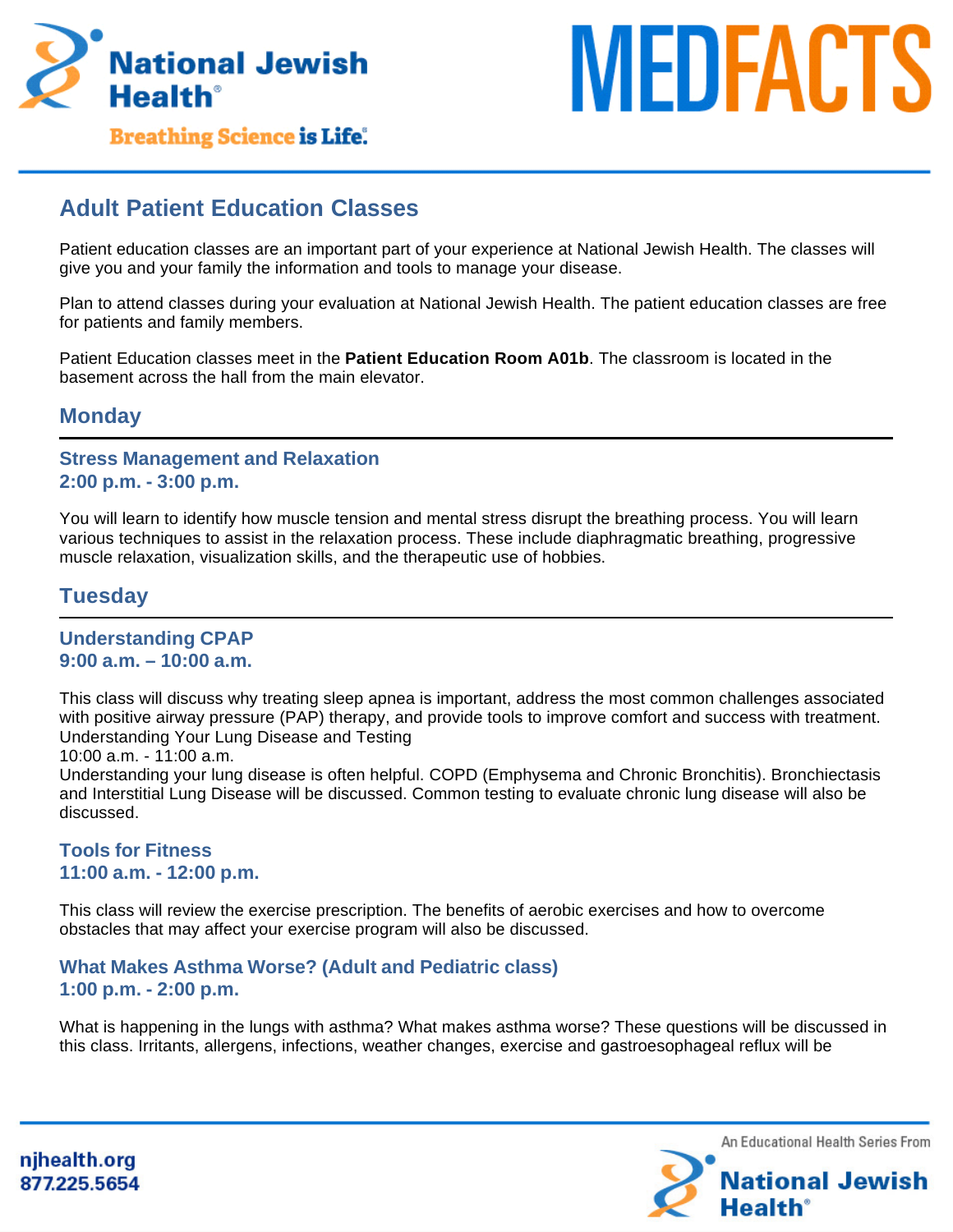discussed.

### **Living with Chronic Disease 2:00 p.m. - 3:00 p.m.**

This class will discuss common feelings and issues when diagnosed with a chronic disease including lifestyle changes, emotional effects, self-identity changes, & other psychosocial changes. This class will provide resources for living with a chronic disease and help manage this stage of life.

## **Your Weight, Your Way, Your Why 4:30 p.m. – 6:00 p.m. (1st Tuesday of the month)**

Most people know that a healthy diet and exercise help with weight loss, but actually making these behavior changes is difficult. This class tackles the challenge of behavior change and asks the deeper question of why you want to lose weight, even beyond health. We will explore a variety of topics including: nutrition, exercise, sleep, cravings, motivation, values, and habits to help you lose weight and live the life that you want to live.

## **Wednesday**

#### **On the Go with Oxygen 10:00 a.m. - 11:00 a.m.**

The benefits of oxygen therapy for people with chronic lung disease will be reviewed. Current oxygen equipment to enhance your quality of life, including traveling with oxygen will also be discussed.

### **Respiratory Medications 1:00 p.m. - 2:00 p.m.**

Correct medication technique is important. Techniques to inhale medication correctly will be discussed and demonstrated in this class. Respiratory medications and common side effects will be reviewed.

#### **Nutrition and the Person with Lung Disease 2:00 p.m. - 3:00 p.m. (1st Wednesday of the month)**

This class discusses guidelines for optimal nutrition with chronic lung disease. Issues covered include special nutritional needs related to steroid therapy and chronic infection, weight control, bone health, and tips for using nutrition to enhance health.

### **Nutrition and Heart Health 2:00 p.m. – 3:00 p.m. (2nd Wednesday of the month)**

This class discusses current nutrition guidelines for heart health, high cholesterol, high triglycerides, high blood pressure and anyone interested in heart health and their families. Topics covered include: lipid values, heart healthy foods and lowering cholesterol, triglycerides & blood pressure with diet.

### **Learning about Atopic Dermatitis (Adult and Pediatric class) 3:00 p.m. - 4:00 p.m.**

Learn about the importance of "Soak and Seal" in this class. Avoidance of things that make atopic dermatitis worse, daily skin care and managing worsening symptoms will be discussed.

## **Thursday**

**Asthma Medications and Self-Management (Adult and Pediatric class)**

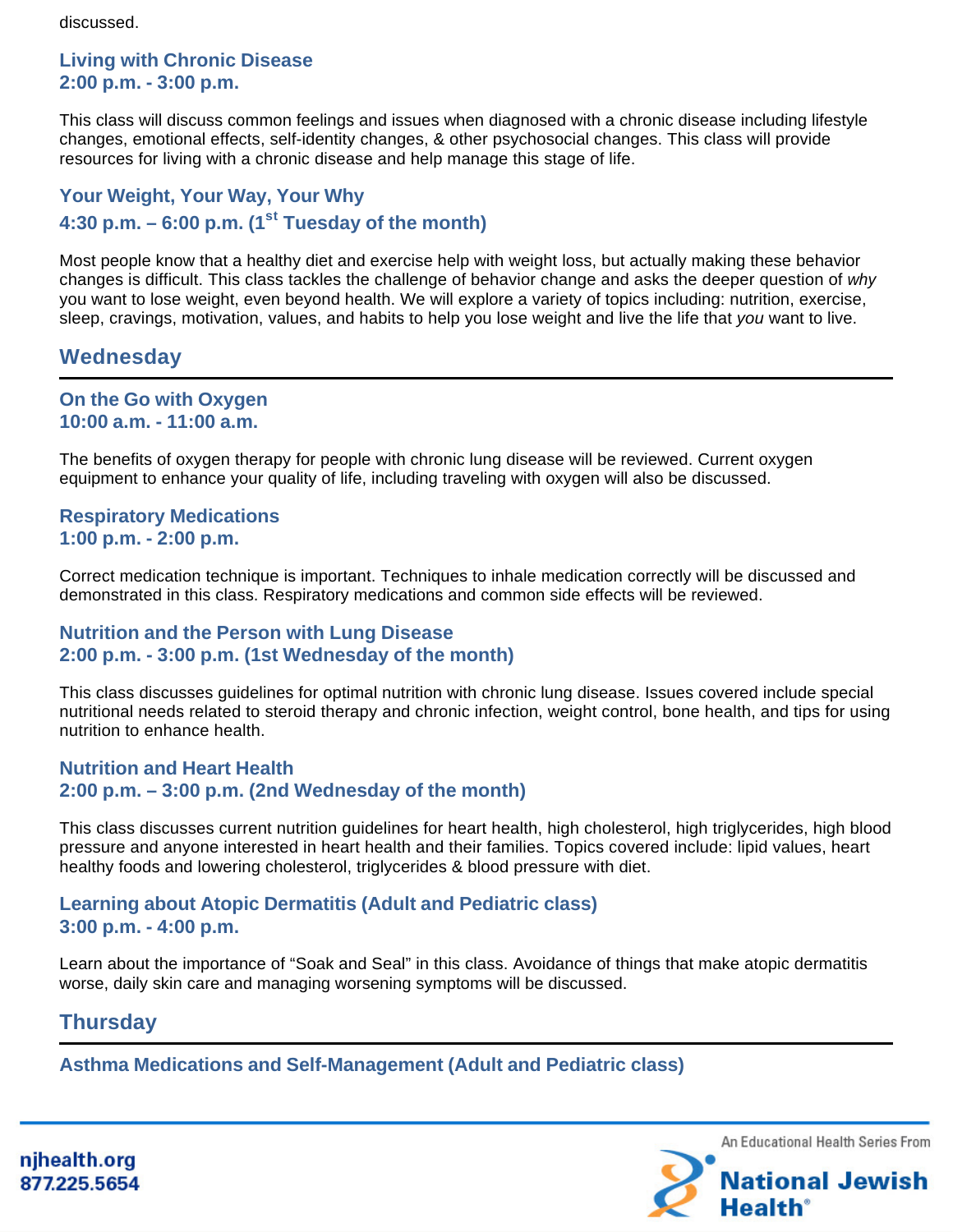**9:30 a.m. - 10:30 a.m. (1st and 3rd Thursday of the month)**

Correct medication technique is important. Asthma medications, side effects and correct techniques will be discussed. Monitoring asthma by assessing symptoms and using a peak flow meter with an Asthma Action Plan will also be discussed.

#### **Your Weight, Your Way, Your Why 9:00 a.m. – 10:30 a.m. (4th Thursday of the month)**

Most people know that a healthy diet and exercise help with weight loss, but actually making these behavior changes is difficult. This class tackles the challenge of behavior change and asks the deeper question of why you want to lose weight, even beyond health. We will explore a variety of topics including: nutrition, exercise, sleep, cravings, motivation, values, and habits to help you lose weight and live the life that you want to live.

#### **Managing Your Lung Disease 10:30 a.m. - 11:30 a.m.**

Topics reviewed in class include treatment goals, a healthy lifestyle, avoiding infections, medication, oxygen therapy, breathing retraining, & technique to bring up mucus. An action plan & advanced directives are also discussed.

#### **Antibiotics for Mycobacterial and Other Lung Diseases 11:30 a.m. - 12:30 p.m.**

There are a variety of antibiotics that are used to treat mycobacterial disease. These medications and common side-effects will be discussed in this class.

#### **All About Sleep Apnea 3:30 p.m. – 4:30 p.m.**

This is a class for people with sleep apnea. The class will review the pathophysiology and symptoms of sleep apnea, as well as problems if left untreated. Treatment options, emphasizing CPAP therapy and tips/tricks for CPAP success will be discussed.

## **Friday**

#### **Intimacy and the Person with Lung Disease 10:00 a.m. - 11:00 a.m.**

This class describes human sexuality and the normal response to a sexual stimulus. Normal changes related to aging and problems related to chronic disease and respiratory conditions will be reviewed. Strategies to improve intimacy and sexual functioning will be discussed.

#### **Tools for Giving-Up Smoking - Trying Again 12:00 p.m. - 1:00 p.m. (Second Friday every month)**

If you're just thinking about giving up smoking or ready to set a quit date, this class is for you. This is an informative class that follows along with the Giving Up Smoking Med Facts series. It will provide you with helpful, practical tools as you prepare to give up smoking.

#### **Diabetes Basics 1:00 p.m. - 2:30 p.m.**

This class will address how you can take control of caring for diabetes. The interactive nature of the class will



njhealth.org 877.225.5654